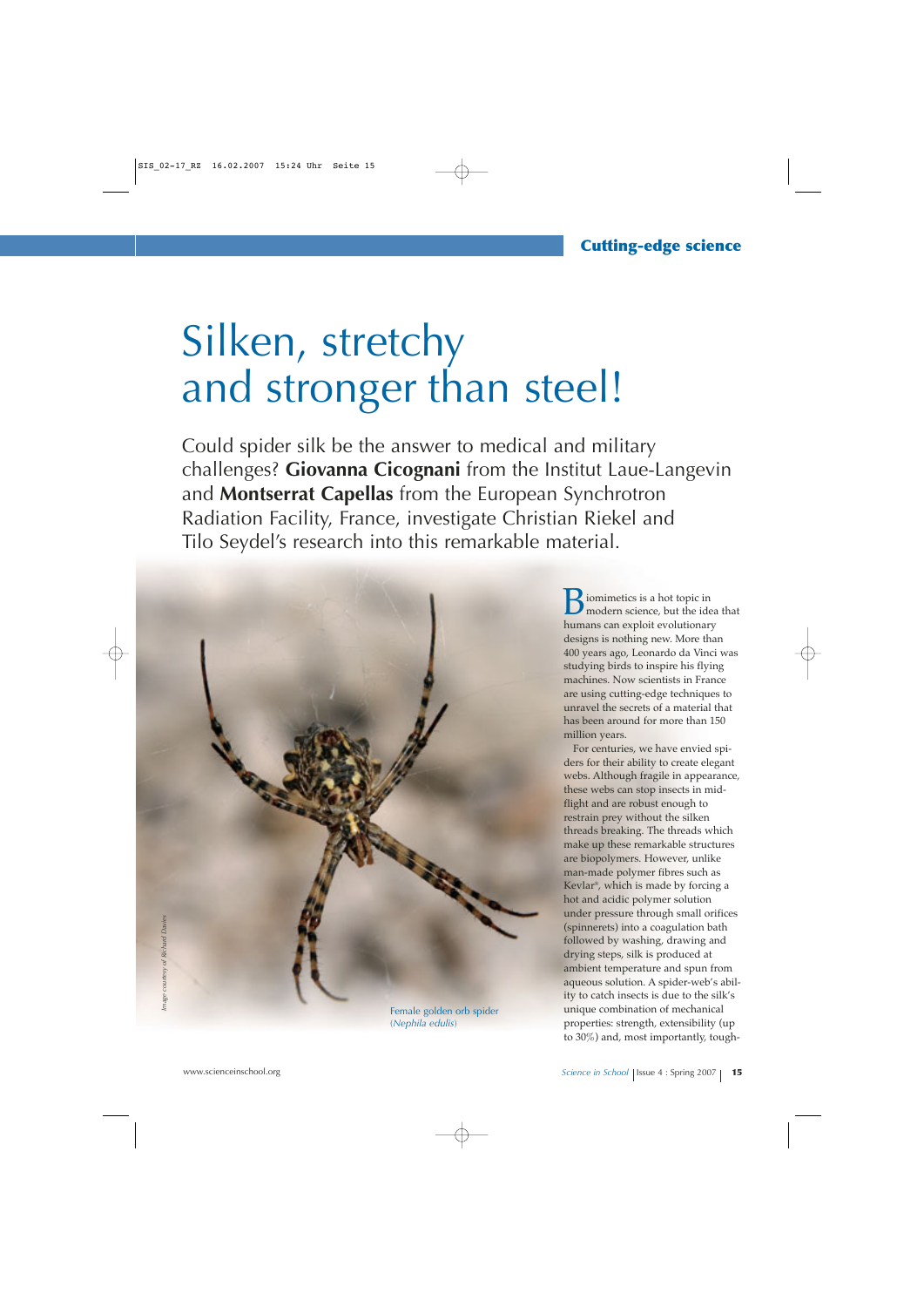ness, or resistance to breakage. Spider silk may be six times stronger than steel by weight, but it is its toughness that makes it so special, as it allows it to absorb a large amount of energy without breaking. Man-made materials such as Kevlar are strong, but lack this specificity. Moreover, unlike Kevlar, spider silk is biodegradable and recyclable: when repairing their webs, spiders frequently eat damaged parts of the web and absorb the nutrients.

These special characteristics make spider silk of interest to many different research fields. A polymer based on spider silk could be used in medicine, as a high-strength, non-toxic suture, or in ligament repair, because the fibre not only does not tire when frequently flexed, but also can withstand regular impact and great pressure. The military sector is also investigating this material because its ability to dissipate energy could make it ideal for lightweight armour.

But before we can produce and use artificial spider silk, we need to understand what confers its unique mechanical properties. Recent experiments at the Institut Laue-Langevin (ILL) and the European Synchrotron Radiation Facility (ESRF) in Grenoble, France, have used neutron scattering and synchrotron radiation to investigate the microscopic characteristics of spider silk. This has provided researchers with a new insight into the silk's structure, which in turn confers its mechanical properties. The two techniques, neutron scattering and synchrotron radiation, complement each other. Whereas synchrotron radiation, a type of very high-energy  $X$ -ray irradiation<sup>w1</sup>, enables a single silk fibre to be studied as it is extruded from a living spider, neutron scattering allows us to identify differences in the organisation of proteins and their accessibility to water, which has a strong influence on its mechanical properties. Neutrons, unlike synchrotron radiation, are scattered dif-

ferently by normal water containing hydrogen and heavy water containing deuterium. By exposing a silk fibre to heavy water, we can determine from the way in which it scatters the neutrons fired at it which hydrogen atoms have been replaced with deuterium atoms. This in turn gives information about the chemical context in which the atoms are found.

The results, obtained by a joint ESRF and ILL team, in collaboration with the Department of Zoology at the University of Oxford, UK, showed that spider silk is a hierarchically organised material. Its composite biopolymer structure is made of proteins which are composed almost entirely of repetitive motifs formed by amino acids such as alanine and glycine. The alanine motifs form crystalline domains, which are separated by non-crystalline, glycine-rich domains. These crystalline and noncrystalline domains are organised in nanofibrils, which are embedded in an amorphous protein matrix. Scientists are still debating how this structure results in the amazing mechanical properties of spider silk: is it due to 'molecular springs' in the amorphous protein matrix or to the properties of an amorphous network, reinforced by crystalline domains (see diagram)?

Scientists have been able to artificially produce the spider silk proteins themselves for some time, and we now understand in greater, although incomplete, detail how the proteins are organised to confer the impressive toughness of spider silk. Nonetheless, further work is necessary to understand – and replicate – the mechanism of protein aggregation and fibre formation. In the spider, the silk proteins are synthesised and secreted in a gland as a kind of a viscous liquid crystal. This liquid is then pushed through a long duct to a spigot at the end of the spider's spinneret. On its way out, a thickening process and pH change alter the viscous liquid, resulting in the aggregation of the silk proteins. The spider is even capable of resorbing and recycling water during the thickening process. Other factors, such as the movement of the spider's body, also play an important role in the spinning process.

Exactly how these factors interact, and how they could be mimicked to produce artificial spider silk in laboratories, is a question that continues to occupy scientists. At ESRF, ILL and other institutes around the world, biomimetic research continues into a man-made alternative to one of the most remarkable natural materials – and with it, a new generation of cheaper and more ecological materials.



#### Nanofibril structure